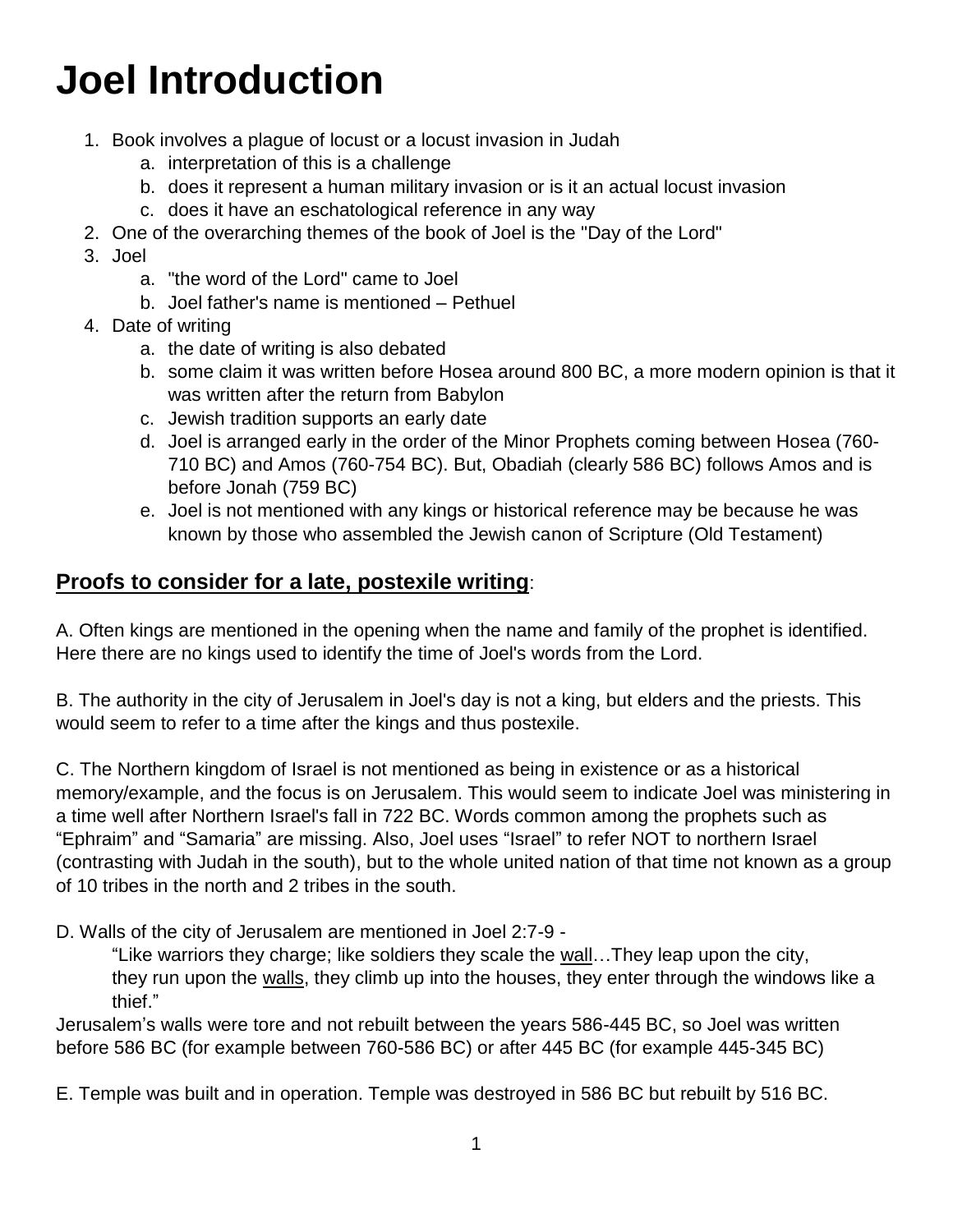F. Israelites are referred to as captives and exiles in Joel 3:1-2:

"For behold, in those days and at that time, when I restore the fortunes of Judah and Jerusalem, I will gather all the nations and bring them down to the Valley of Jehoshaphat. And I will enter into judgment with them there, on behalf of my people and my heritage Israel, because they have scattered them among the nations and have divided up my land…"

G. The whole nation could be called upon to assemble in Jerusalem in Joel 1:14. This would seem like a small, local population that existed after the return from Babylon and not to the larger population during the times of the kings.

"Consecrate a fast; call a solemn assembly. Gather the elders and **all the inhabitants** of the land **to the house of the Lord** your God, and cry out to the Lord."

H. Joel quotes other prophets so either Joel is using the former prophets for reference, terminology and a source, or the prophets that follow Joel are quoting him.

- **Obadiah 17** is quoted and introduced with "as the Lord has said" which may indicate Joel knew he was quoting Obadiah's words "But on Mount Zion will be deliverance; it will be holy, and Jacob will possess his inheritance" when Joel writes,

"And it shall come to pass that everyone who calls on the name of the Lord shall be saved. For **in Mount Zion** and in Jerusalem there **shall be those who escape**, *as the Lord has said*, and among the survivors shall be those whom the Lord calls.

-Which came first:

- **Isaiah 2:4** "He will judge between the nations and will settle disputes for many peoples. They will beat their swords into plowshares and their spears into pruning hooks. Nation will not take up sword against nation, nor will they train for war anymore."
- **Micah 4:3** "He will judge between many peoples and will settle disputes for strong nations far and wide. They will beat their swords into plowshares and their spears into pruning hooks. Nation will not take up sword against nation, nor will they train for war anymore."
- Joel 3:10 "Beat your plowshares into swords, and your pruning hooks into spears; let the weak say, "I am a warrior."
- -Other quotes from the prophets:

-**Isaiah 13:6** (Joel 1:15) – "Wail, for the day of the Lord is near; it will come like destruction from the Almighty."

- -**Ezekiel 30:2-3** (Joel 1:15) ""'Wail and say, "Alas for that day!" For the day is near, the day of the Lord is near—a day of clouds, a time of doom for the nations.
- -**Zephaniah 1:14-15** (Joel 2:1-2) "The great day of the Lord is near—

near and coming quickly. The cry on the day of the Lord is bitter;

the Mighty Warrior shouts his battle cry. That day will be a day of wrath—

a day of distress and anguish, a day of trouble and ruin,

a day of darkness and gloom, a day of clouds and blackness…"

-**Malachi 3:2** (Joel 2:11) – "But who can endure the day of his coming? Who can stand when he appears? For he will be like a refiner's fire or a launderer's soap.

-**Malachi 4:5** (Joel 2:31) – ""See, I will send the prophet Elijah to you before that great and dreadful day of the Lord comes."